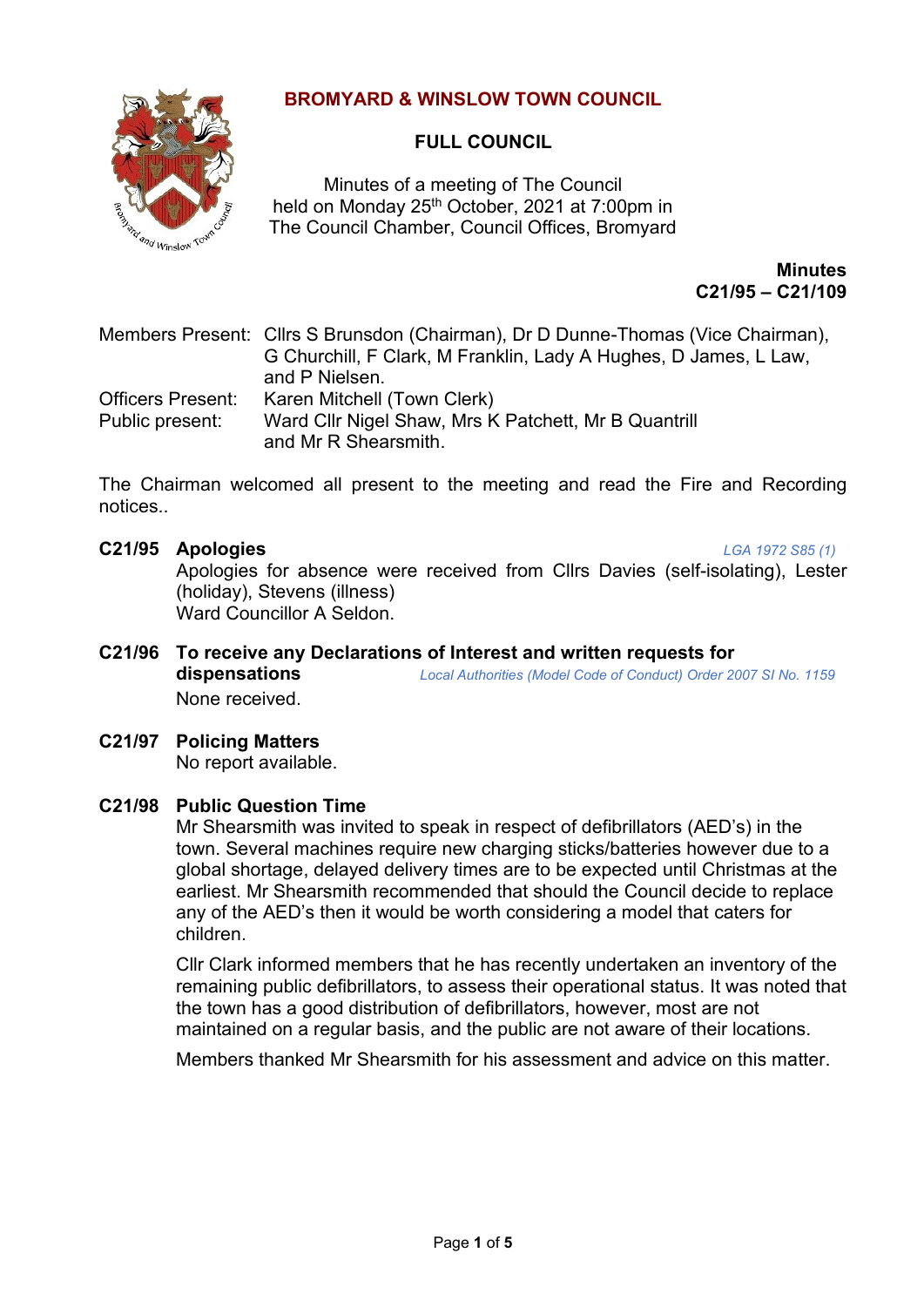# **C21/99 Ward Members reports**

- 1. Cllr Seldon Bromyard West ward not available.
- 2. Cllr N Shaw Bromyard Bringsty ward written report. Regarding the reopening of the Halo Centre in December, Cllr Neilsen enquired whether management could accommodate the Tourism Centre, if required. Cllr Shaw agreed to raise this with enquiry the Halo Centre CEO.

**IT WAS RESOLVED to** note Cllr Shaw's written report.

# **C21/100 Co-option**

1. Members considered applications for co-option to fill 5 casual vacancies on Bromyard and Winslow Town Council (West ward – 4 and East ward -1).

Members welcomed two co-option candidates, Mrs Patchett and Mr Quantrill, to the meeting. It was noted that three other candidates were unable to attend.

The Chairman invited both candidates to introduce themselves and to summarise why they are suitable for the role.

**IT WAS RESOLVED** that Mr Barry Quantrill and Mrs Krisztina Patchett (representing West Ward) be co-opted to Bromyard and Winslow Town Council.

- 2. Mrs Patchett and Mr Quantrill signed their Declarations of Acceptance of Office (with the Clerk witnessing the signatures) and were invited to take part in the remainder of the meeting.
- 3. Appointment of newly elected Councillors to serve on the following committees:

# **IT WAS RESOLVED:**

- That Cllr Patchett serve on the Planning and Economic Development committee. Cllr Davis will step down from her temporary position with the committee.
- That Cllr Quantrill serve on the Traffic Management committee. Cllr Law will step down from her temporary position with the committee.

# **C21/101 Chairman's Report**

Cllr Brunsdon gave her report:

Events recently attended/ to be attended: -

- Ledbury Civic Service 3<sup>rd</sup> October
- Opened the Wellbeing shop with Town Crier on 7<sup>th</sup> October
- Ledbury Mop Fair 11<sup>th</sup> October
- Shrieval Service Friday 15th October
- Little Pomona Cider and Perry shop
- Bromvard Development CIC update to follow next meeting  $27<sup>th</sup>$  October

The Market Town Investment Plan was not considered by Herefordshire Council on 28th October as originally planned.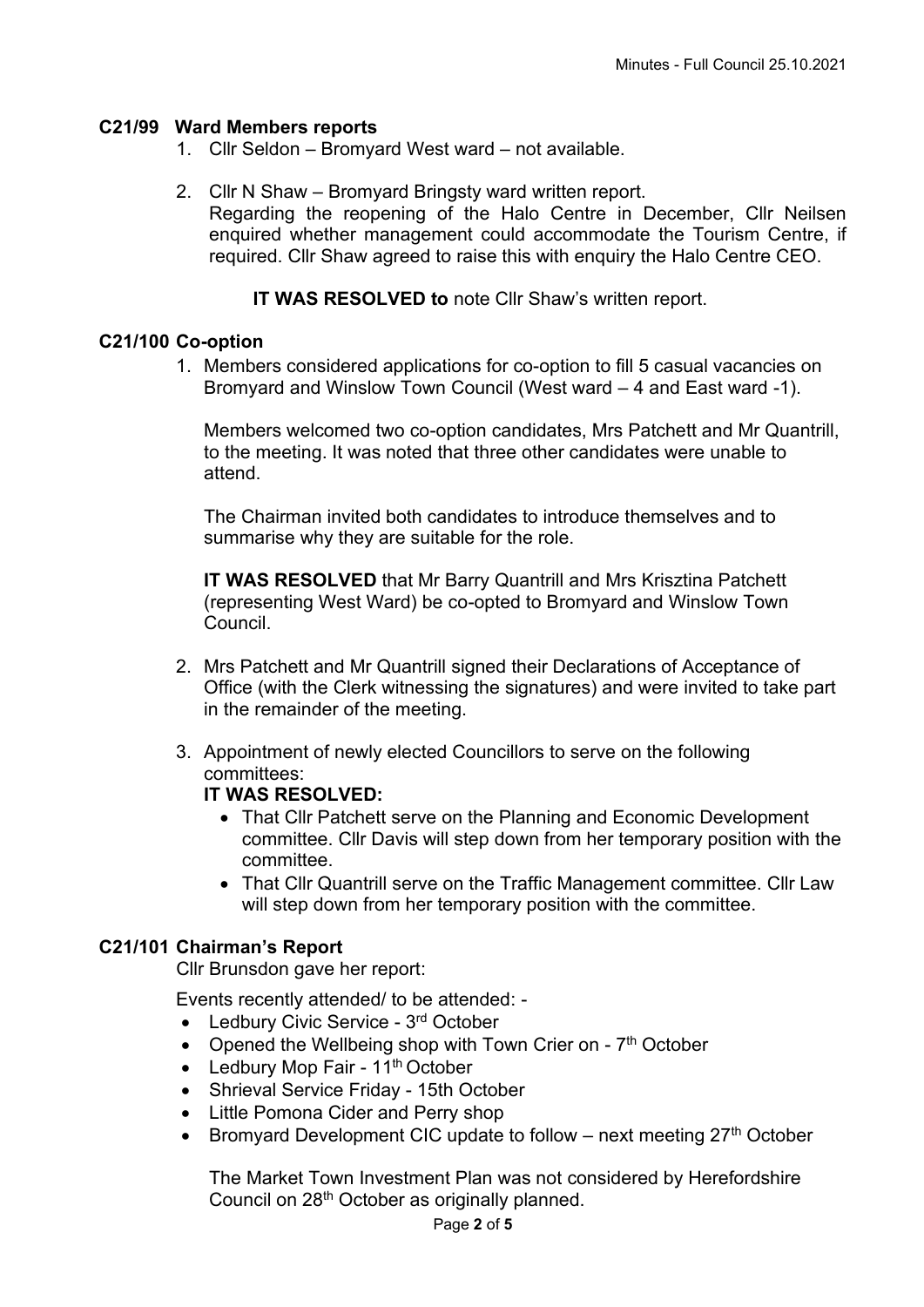# **C21/102 Town Clerk's Report**

The Town Clerk provided members with a verbal report.

- The Remembrance Sunday Service will be held at St Peter's Church on 14<sup>th</sup> November, starting at 10:30am.
- Welcome Back Fund & Great Places to Visit Fund the Clerk submitted the draft application to Herefordshire Council for their initial comments. Helpful feedback was received, and the plan was amended accordingly. The Mayor and the Clerk will meet tomorrow to finalise the application before the deadline for submission on 29<sup>th</sup> October.

#### **IT WAS RESOLVED** to note the Clerk's report.

*Ward Cllr N Shaw left the meeting at this point.*

#### **C21/103 Exclusion of members of the Public and Press** *LGA 1972 ss 101, 102*

There were no agenda items identified for exclusion.

#### **C21/104 Full Council Minutes** *LGA 1972 Sch 12 para 41(1)*

To confirm as a correct record and sign the Minutes of the Full Council meeting held on 27th September 2021.

**IT WAS RESOLVED** that the Minutes of Full Council meeting held on 27<sup>th</sup> September 2021 be confirmed as a correct record and signed by the Chairman.

# **C21/105 Committee Minutes**

# **1. Planning & Economic Development Committee**

**IT WAS RESOLVED** to receive and note the Minutes of the Planning & Economic Development Committee meeting held on 4th October 2021*.*

# **2. Finance & Properties Committee**

- 2.1 **IT WAS RESOLVED** to receive and note the Minutes of the Finance & Properties Committee meeting held on 11th October, 2021.
- 2.2 **IT WAS RESOLVED** to receive and note the Minutes of the Finance & Properties Committee meeting held on 19th October, 2021.
- 2.3 Members considered the following Finance & Properties Committee recommendations:
	- 2.3.1. F21/88 Working Party

To appoint additional volunteers to serve on a Gardening Working Party. Cllr Clark volunteered to join the Gardening Working Party if the Town Council Gardener would also join. Additional members

- could be recruited from outside the Council.
- 2.3.2 F21/90 Defibrillators

That the Full Council be recommended to support 'in principle' taking on responsibility for defibrillators in the town, and that expert advice be sought regarding the optimal number and specification of machines required.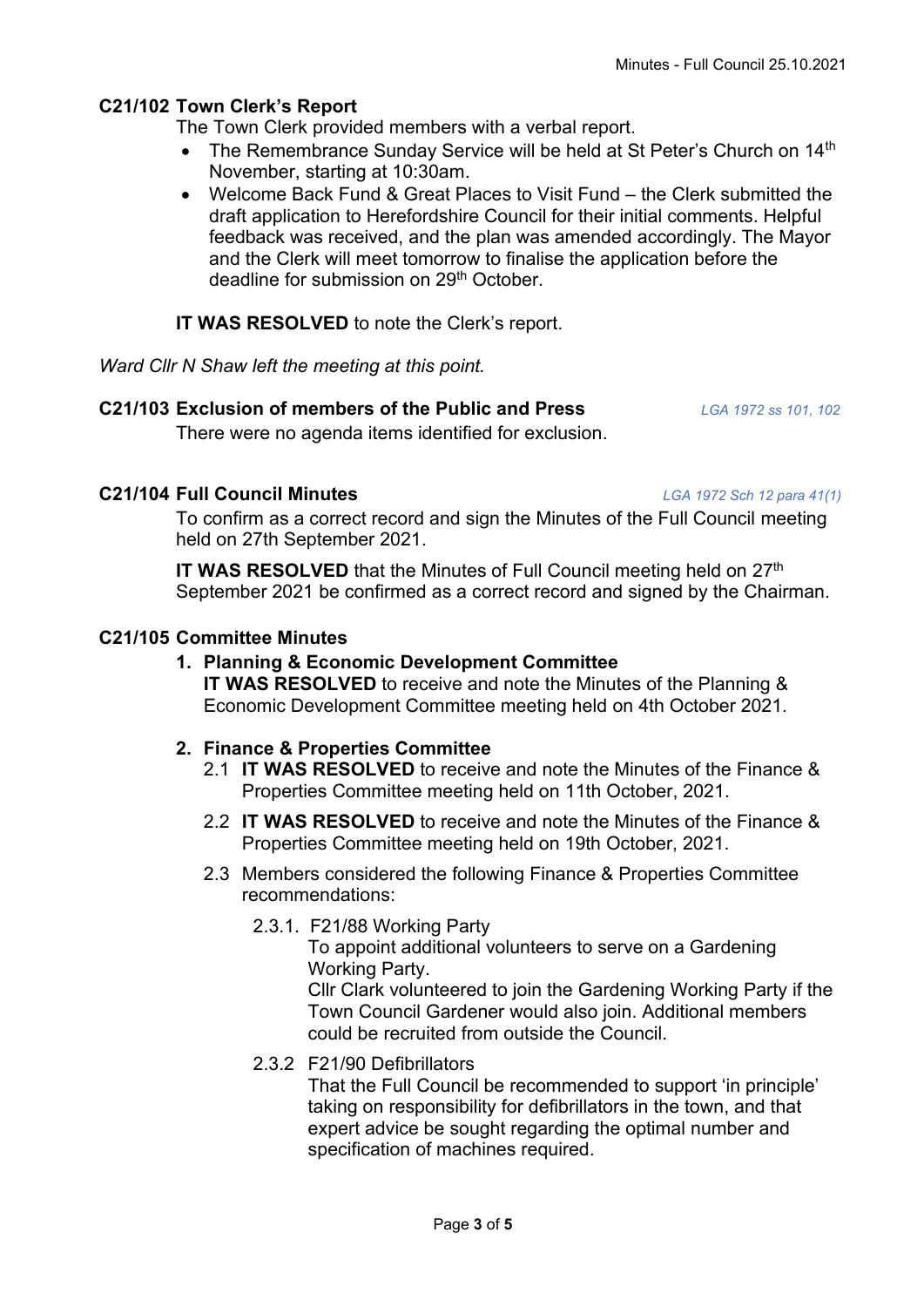**IT WAS RESOLVED** to support 'in principle' taking on responsibility for defibrillators in the town, and that expert advice be sought regarding the optimal number and specification of machines required.

- 2.3.3. F21/96 Budget
	- That the quotation from R Wilks for floral decorations for 2022 be approved in the sum of £6,889.63 plus VAT. **IT WAS RESOLVED** to approve a quotation from R Wilks for floral decorations for 2022 be approved in the sum of £6,889.63 plus VAT.
	- That the Full Council be recommended to maintain the annual grant to the Kempson Players Committee at the £3,000 level, and that the secretary be advised that funds for other projects can be applied for during the year from the general grants fund.

**IT WAS RESOLVED** to maintain the annual grant to the Kempson Players Committee at the £3,000 level. The secretary will be advised that funds for other projects can be applied for during the year from the general grants fund.

# **3. Traffic Management Committee**

- 3.1 **IT WAS RESOLVED** to receive and note the Minutes of the Traffic Management Committee meeting held on 18th October, 2021.
- 3.1 Members considered the following Traffic Management Committee recommendation:

# **TM 21/17 - Correspondence**

That Full Council be recommended not to support the request to increase parking times in the town square from one to four hours due to the limited parking at that end of the town.

**IT WAS RESOLVED** that Full Council be recommended not to support the request to increase parking times in the town square from one to four hours due to the limited parking at that end of the town.

# **C21/106 Citizens Advice Herefordshire** (Part of Worcester CAB & WHABAC)

To receive the Report for the outreach service for Quarter 2 - 2021/2022 (July – September 2021).

**IT WAS RESOLVED** to receive and note the report.

# **C21/107 Budget 2022/23**

To receive the 1<sup>st</sup> draft of the budget for 2022/23.

Cllr Franklin presented the draft budget to members and highlighted the Council's plans for expenditure in 2022/23. Cllr Franklin encouraged suggestions from members of projects, not previously identified, that could be included in the final budget.

**IT WAS RESOLVED** to receive and note the draft budget.